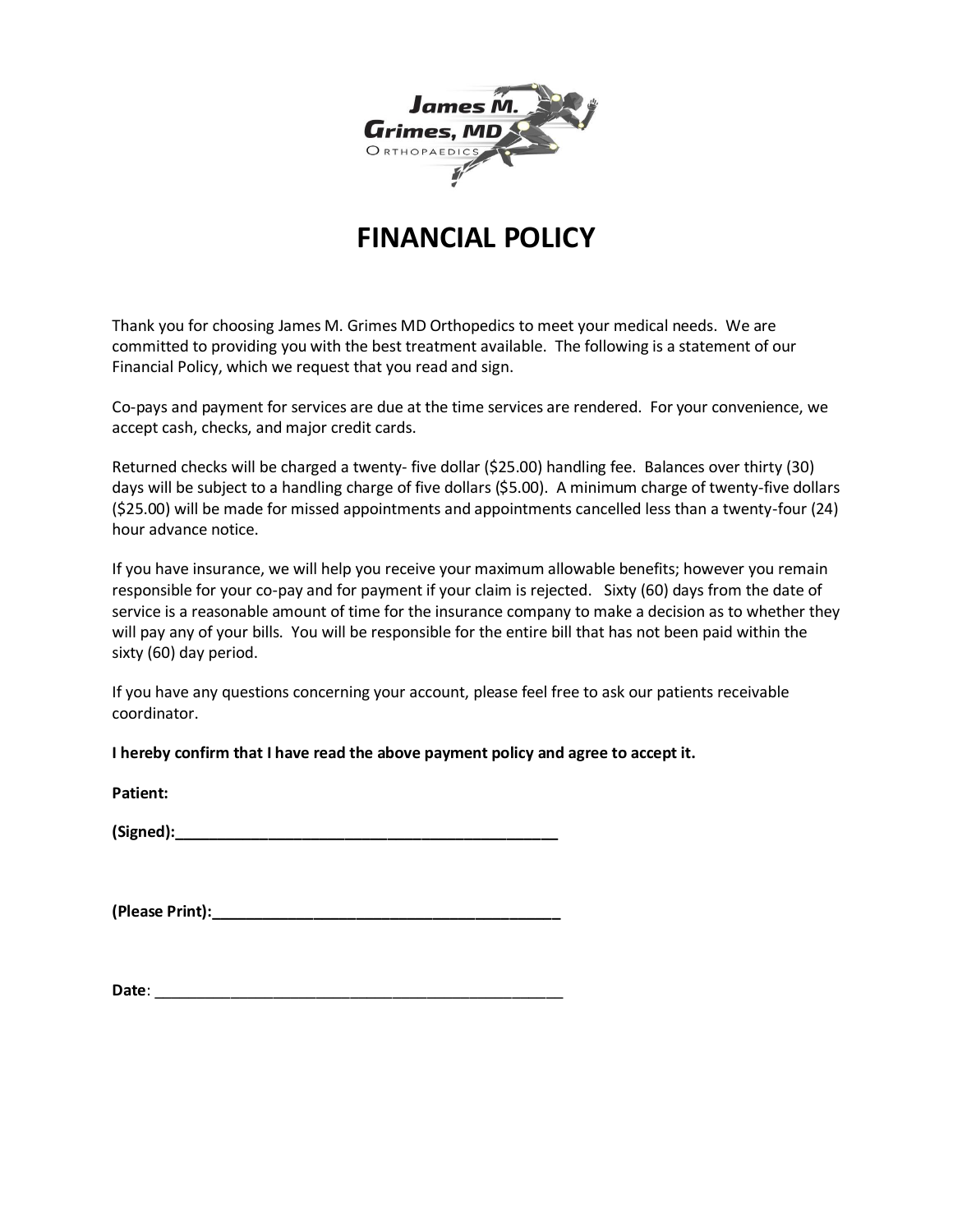## **EXTENDED PATIENT FINANCIAL RESPONSIBILITY POLICY**

James M. Grimes MD Orthopedics agrees to provide an **EXTENDED FINANCIAL PLAN** to \_\_\_\_\_\_\_\_\_\_\_\_\_\_\_\_\_\_\_\_\_\_\_\_\_\_\_\_\_\_\_\_\_\_\_\_ (patient), to assist with your payment of the unpaid balance of \$\_\_\_\_\_\_\_\_\_\_\_\_\_\_\_\_ to avoid sending this unpaid balance to the **COLLECTION SERVICE** used by our practice

The balance of \$ can be paid today by cash, check or credit card to clear this account.

Your account balance may also be paid to James M. Grimes MD Orthopedics by submitting monthly payments of  $\sin \theta$  for months due by 10th day of each month.

If payments are not received by the above date agreed upon for two (2) consecutive payments, then the full amount will become due and payable by the following payment date, and your account will be submitted to our **COLLECTION SERVICE**, if these terms are not met.

## **PATIENT**

**Signed: \_\_\_\_\_\_\_\_\_\_\_\_\_\_\_\_\_\_\_\_\_\_\_\_\_\_\_\_\_\_\_\_\_\_\_\_\_\_\_\_\_\_\_\_\_\_\_\_**

**Please Print: \_\_\_\_\_\_\_\_\_\_\_\_\_\_\_\_\_\_\_\_\_\_\_\_\_\_\_\_\_\_\_\_\_\_\_\_\_\_\_\_\_\_\_\_**

**Date: \_\_\_\_\_\_\_\_\_\_\_\_\_\_\_\_\_\_\_\_\_\_\_\_\_\_\_\_\_\_\_\_\_\_\_\_\_\_\_\_\_\_\_\_\_\_\_\_\_\_**